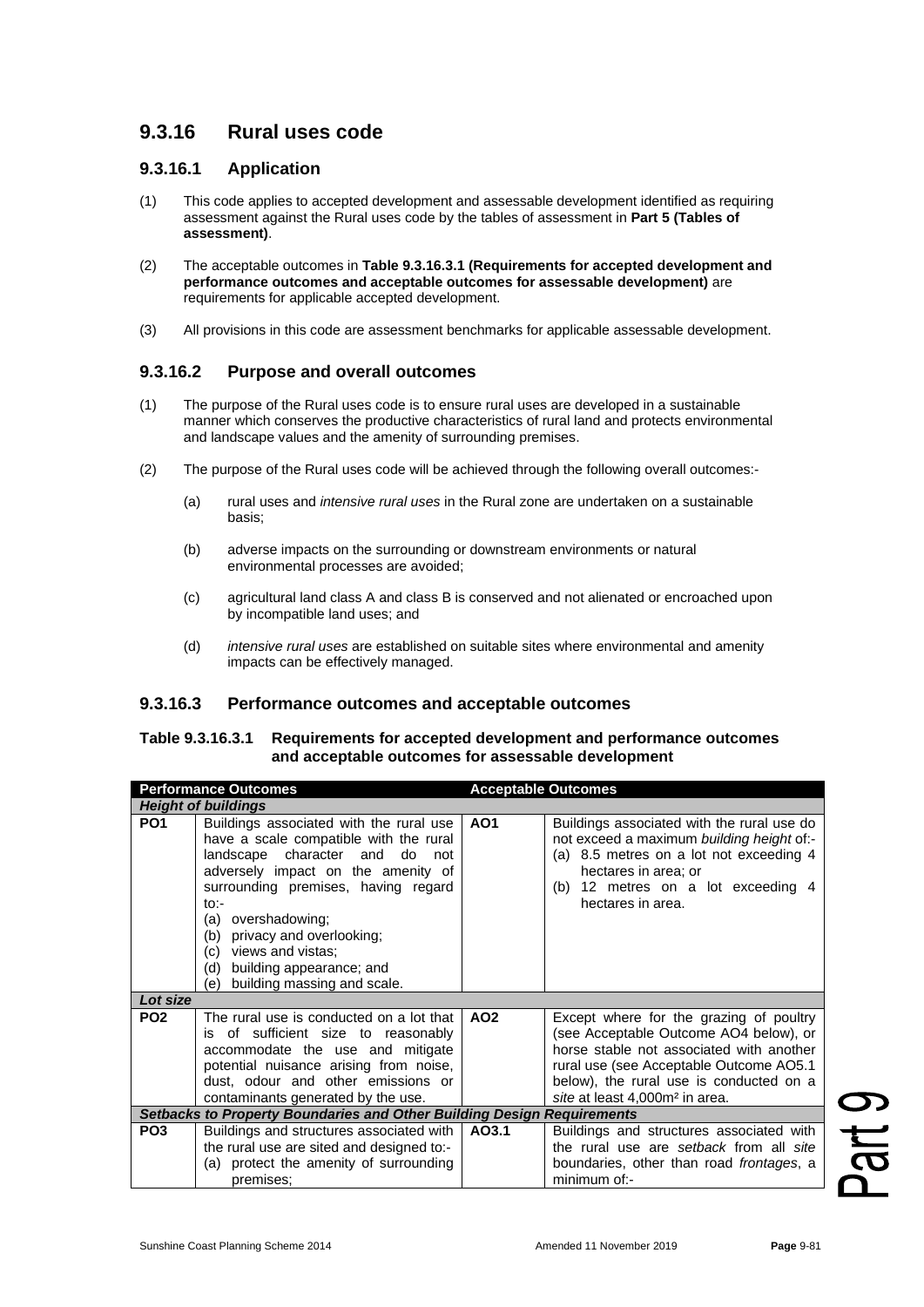|                 | <b>Performance Outcomes</b>                                                                                                                                                                                                                                                                                                                                                                                                                                                       |                 | <b>Acceptable Outcomes</b>                                                                                                                                                                                                                                                                                                                                                                                                   |
|-----------------|-----------------------------------------------------------------------------------------------------------------------------------------------------------------------------------------------------------------------------------------------------------------------------------------------------------------------------------------------------------------------------------------------------------------------------------------------------------------------------------|-----------------|------------------------------------------------------------------------------------------------------------------------------------------------------------------------------------------------------------------------------------------------------------------------------------------------------------------------------------------------------------------------------------------------------------------------------|
|                 | (b) protect the rural landscape and<br>visual character of the local area;<br>and<br>(c) provide adequate separation of<br>buildings and structures (including<br>equipment, machinery, storage<br>areas or waste materials) from<br>surrounding premises.                                                                                                                                                                                                                        | AO3.2           | (a) 10 metres where not exceeding a<br>building height of 8.5 metres; or<br>(b) 15 metres, where exceeding<br>a -<br>building height of 8.5 metres.<br>Buildings and structures associated with<br>the rural use are setback at least:-<br>(a) 40 metres from a State controlled<br>road; or<br>(b) 20 metres from any other type of<br>road.                                                                                |
|                 | <b>Environmental Management Generally</b>                                                                                                                                                                                                                                                                                                                                                                                                                                         |                 |                                                                                                                                                                                                                                                                                                                                                                                                                              |
| PO <sub>4</sub> | The rural use is established and<br>managed in accordance with relevant<br>industry guidelines, codes of practice<br>and standards, as applicable to the<br>particular use.                                                                                                                                                                                                                                                                                                       | AO <sub>4</sub> | No acceptable outcome provided.<br>Editor's note-Environmental Codes of Practice<br>prepared under s548 of the Environmental<br>Protection Act 1994 provide guidance for<br>achieving Performance Outcome PO3.                                                                                                                                                                                                               |
|                 | <b>Requirements for Grazing of Poultry</b>                                                                                                                                                                                                                                                                                                                                                                                                                                        |                 |                                                                                                                                                                                                                                                                                                                                                                                                                              |
| PO <sub>5</sub> | Where a rural use, being animal<br>husbandry, involves the grazing of<br>poultry, the use it is conducted in a<br>manner that:-<br>(a) allows<br>reasonably<br>for<br>free<br>movement of birds;<br>(b) minimises the<br>potential<br>for<br>nuisance arising from noise, dust,<br>odour and other emissions or<br>contaminants generated by the<br>use; and<br>(c) does not adversely impact on<br>natural waterways or wetlands, or<br>downstream<br>receiving<br>environments. | AO <sub>5</sub> | Grazing of poultry:-<br>(a) is conducted on a site not less than 4<br>hectares in area;<br>(b) has a maximum stock rate of not<br>more than 1,000 birds per hectare;<br>and<br>(c) provides for all stocked areas to be<br>set back at least 100m from any<br>waterway or wetland identified on an<br>applicable Biodiversity, Waterways<br>and Wetlands Overlay Map.                                                        |
|                 | Requirements for Horse Stables Where Not Associated with Another Rural Use                                                                                                                                                                                                                                                                                                                                                                                                        |                 |                                                                                                                                                                                                                                                                                                                                                                                                                              |
| PO <sub>6</sub> | The amenity of rural, rural residential or<br>residential areas is maintained by the<br>provision of adequate site area for<br>horse stables not associated with<br>another rural use.                                                                                                                                                                                                                                                                                            | A06.1<br>AO6.2  | The stable is conducted on a site with a<br>minimum area of 2,000m <sup>2</sup> .<br>The maximum number of horses kept is in<br>9.3.16.3.1A<br>accordance<br>with<br>Table<br>(Maximum number of horses).<br>Table 9.3.16.3.1A<br><b>Maximum number of horses</b><br>Column 1<br>Column <sub>2</sub><br>No. of horses<br>Site area<br>2,000 to 3,000m <sup>2</sup><br>3<br>$\mathbf{1}$<br>additional<br>Per<br>$1,000m^2$ . |

#### **Table 9.3.16.3.2 Additional performance outcomes and acceptable outcomes for assessable development**

| <b>Performance Outcomes</b><br>Requirements for Animal Keeping, Aquaculture, Intensive Animal Industry, Intensive Horticulture                                                                                                                                           |                                                                                                              | <b>Acceptable Outcomes</b> |                                                                                                                                                                                        |  |
|--------------------------------------------------------------------------------------------------------------------------------------------------------------------------------------------------------------------------------------------------------------------------|--------------------------------------------------------------------------------------------------------------|----------------------------|----------------------------------------------------------------------------------------------------------------------------------------------------------------------------------------|--|
|                                                                                                                                                                                                                                                                          | <b>Location and Site Suitability</b>                                                                         |                            |                                                                                                                                                                                        |  |
| The intensive rural use is located on a<br>PO <sub>1</sub><br>site which has sufficient area to<br>accommodate the use<br><i>(including)</i><br>buildings, pens, ponds, other structures<br>and waste disposal areas involved in<br>the use) and to provide for adequate |                                                                                                              | AO1.1                      | The intensive rural use is located on a site<br>which has a minimum site area that<br>complies with Table 9.3.16.3.3 (Siting<br>and setback requirements for intensive<br>rural uses). |  |
|                                                                                                                                                                                                                                                                          | setbacks to:-<br>(a) road frontages;<br>(b) site boundaries;<br>residential uses<br>surrounding<br>(C)<br>on | AO1.2                      | The use area for the intensive rural use is<br>setback to roads, residential buildings on<br>surrounding land and waterways<br>or<br>wetlands in accordance<br>with<br>the             |  |

Part 9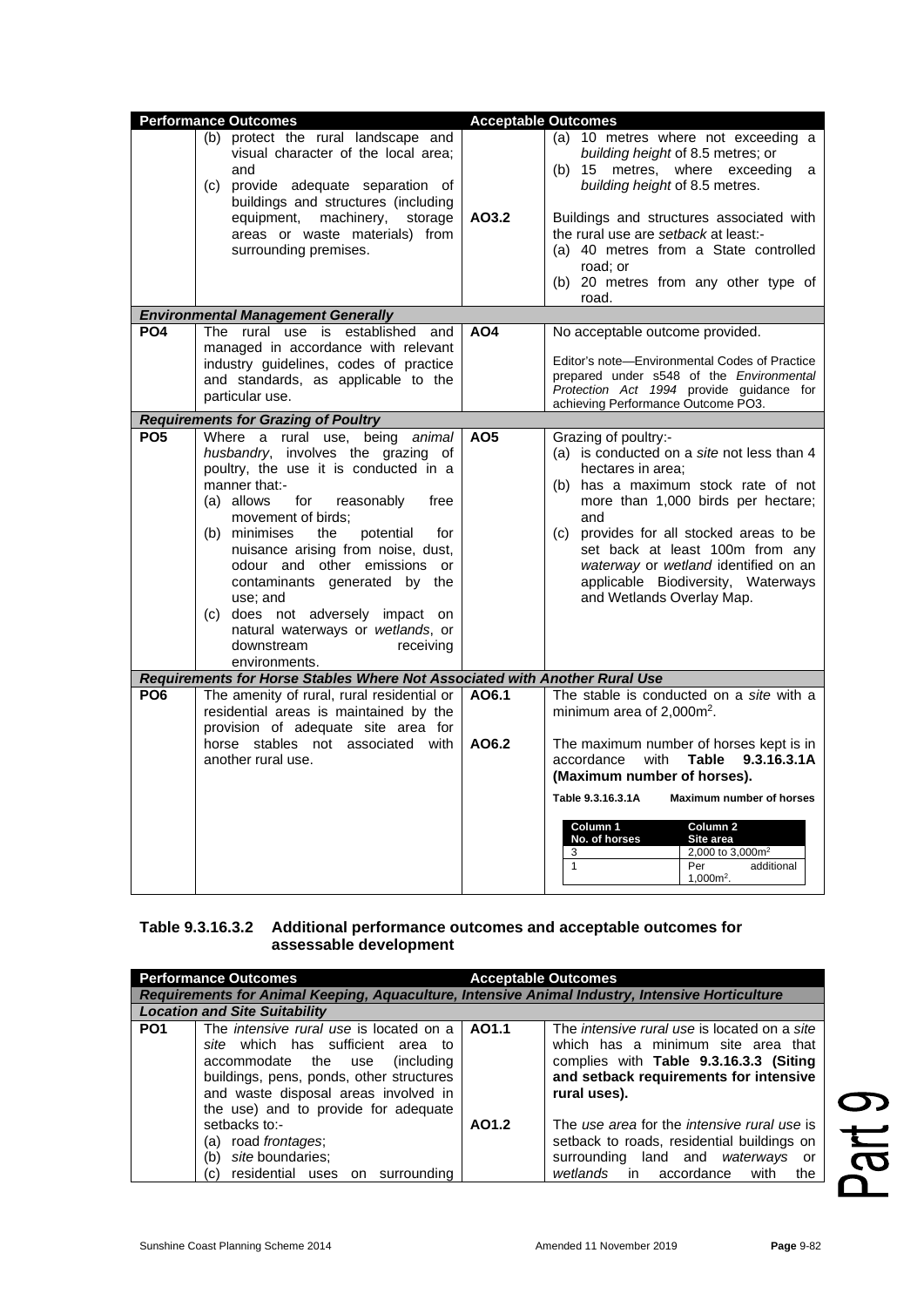| <b>Performance Outcomes</b> |                                                | <b>Acceptable Outcomes</b> |                                                                                        |  |
|-----------------------------|------------------------------------------------|----------------------------|----------------------------------------------------------------------------------------|--|
|                             | land; and                                      |                            | requirements specified in Table 9.3.16.3.3                                             |  |
|                             | (d) waterways or wetlands.                     |                            | (Siting and setback requirements for                                                   |  |
|                             |                                                |                            | intensive rural uses).                                                                 |  |
| PO <sub>2</sub>             | The <i>intensive rural use</i> is located on a | AO <sub>2</sub>            | The intensive rural use is located on a site                                           |  |
|                             |                                                |                            |                                                                                        |  |
|                             | site which is sufficiently separated from      |                            | which is not less than:-                                                               |  |
|                             | any existing or planned residential or         |                            | (a) 5,000 metres from land included in a                                               |  |
|                             | rural residential area or other sensitive      |                            | residential zone;                                                                      |  |
|                             | land use to avoid any adverse impacts          |                            | (b) 1,000 metres from land included in a                                               |  |
|                             | with regard to noise, dust, odour, visual      |                            | Rural Residential zone; and                                                            |  |
|                             | impact, traffic<br>generation,<br>lighting,    |                            | (c) 1,000 metres from any community                                                    |  |
|                             | radiation<br>or<br>other<br>emissions<br>or    |                            | activity where people congregate                                                       |  |
|                             | contaminants.                                  |                            | (e.g. child care centre, community                                                     |  |
|                             |                                                |                            | educational<br>care<br>centre,                                                         |  |
|                             |                                                |                            |                                                                                        |  |
|                             |                                                |                            | establishment, hospital, place of                                                      |  |
|                             |                                                |                            | worship).                                                                              |  |
|                             |                                                |                            |                                                                                        |  |
|                             |                                                |                            | Note—state and national guidelines also                                                |  |
|                             |                                                |                            | identify measures for achieving appropriate                                            |  |
|                             |                                                |                            | separation between intensive rural industries                                          |  |
|                             |                                                |                            | and sensitive land uses. Compliance with a                                             |  |
|                             |                                                |                            | relevant State or national guideline will be                                           |  |
|                             |                                                |                            | considered to represent achievement of                                                 |  |
|                             |                                                |                            | Acceptable Outcome AO2, even where a stated                                            |  |
|                             |                                                |                            | separation distance is not complied with.<br>Examples of state and national quidelines |  |
|                             |                                                |                            |                                                                                        |  |
|                             |                                                |                            | include:-<br>the Queensland Guidelines for Meat<br>(a)                                 |  |
|                             |                                                |                            | Chicken Farms:                                                                         |  |
|                             |                                                |                            | Reference<br>(b)<br>the<br>Manual<br>for<br>the                                        |  |
|                             |                                                |                            | Establishment and Operation of Beef                                                    |  |
|                             |                                                |                            | Cattle Feedlots in Queensland.                                                         |  |
|                             |                                                |                            | the Interim Guideline - Sheep Feedlot<br>(c)                                           |  |
|                             |                                                |                            | Assessment in Queensland; and                                                          |  |
|                             |                                                |                            | (d) the National Guidelines for Piggeries 2nd                                          |  |
|                             |                                                |                            | Edition.                                                                               |  |
| PO <sub>3</sub>             | The <i>intensive rural use</i> is located on   | AO <sub>3</sub>            | No acceptable outcome provided.                                                        |  |
|                             | land which has suitable terrain and is         |                            |                                                                                        |  |
|                             | sufficiently<br>elevated<br>facilitate<br>to   |                            |                                                                                        |  |
|                             | ventilation and drainage.                      |                            |                                                                                        |  |
| PO <sub>4</sub>             | The intensive rural use is located on a        | AO4.1                      | The intensive rural use is located on a site                                           |  |
|                             | site which has appropriate access to           |                            | which has sealed or fully formed gravel                                                |  |
|                             | necessary infrastructure including:-           |                            | road access.                                                                           |  |
|                             |                                                |                            |                                                                                        |  |
|                             | (a) adequate vehicle access;                   |                            |                                                                                        |  |
|                             | (b) a reliable, good quality water             | AO4.2                      | The intensive rural use is provided with a                                             |  |
|                             | supply; and                                    |                            | reliable water supply with capacity to store                                           |  |
|                             | (c) reticulated sewerage or on-site            |                            | a minimum of two weeks supply.                                                         |  |
|                             | treatment and disposal facilities.             |                            |                                                                                        |  |
|                             |                                                | AO4.3                      | Where<br>reticulated sewerage<br>is<br>not                                             |  |
|                             |                                                |                            | available, the <i>intensive rural use</i> is                                           |  |
|                             |                                                |                            | provided with appropriate on-site effluent                                             |  |
|                             |                                                |                            | treatment and disposal facilities.                                                     |  |
| PO <sub>5</sub>             | Buildings and structures associated with       | AO <sub>5</sub>            | No acceptable outcome provided.                                                        |  |
|                             | the <i>intensive rural use</i> are sited and   |                            |                                                                                        |  |
|                             | designed to avoid or minimise adverse          |                            |                                                                                        |  |
|                             | visual impacts on the rural landscape.         |                            |                                                                                        |  |
|                             | <b>Environmental Management</b>                |                            |                                                                                        |  |
| PO <sub>6</sub>             | The <i>intensive rural use</i> incorporates    | AO <sub>6</sub>            | No acceptable outcome provided.                                                        |  |
|                             | waste disposal systems and practices           |                            |                                                                                        |  |
|                             | which:-                                        |                            |                                                                                        |  |
|                             |                                                |                            |                                                                                        |  |
|                             | (a) ensure that off-site release of            |                            |                                                                                        |  |
|                             | contaminants does not occur;                   |                            |                                                                                        |  |
|                             | (b) ensure no significant adverse              |                            |                                                                                        |  |
|                             | impacts on surface or ground water             |                            |                                                                                        |  |
|                             | resources; and                                 |                            |                                                                                        |  |
|                             | (c) comply with any relevant State or          |                            |                                                                                        |  |
|                             | national guidelines, codes<br>of               |                            |                                                                                        |  |
|                             | practice or standards applicable to            |                            |                                                                                        |  |
|                             | a specific use or on-site waste                |                            |                                                                                        |  |

Part 9